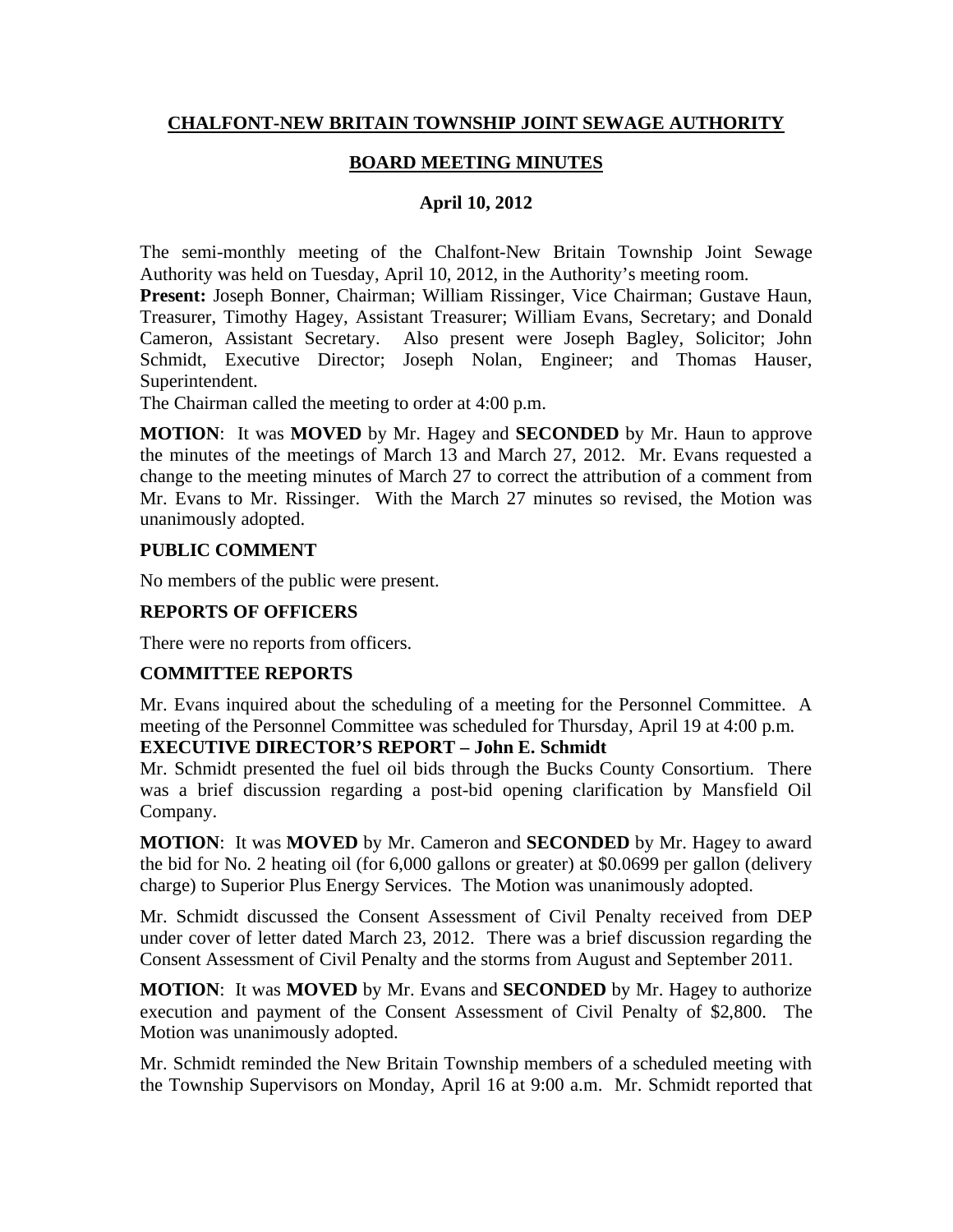the topics will likely include a general discussion of the activities of the Authority and plant expansion.

The Board viewed the Insituform video of the Tower Hill sewer line slip lining from March 21, 2012 for approximately 15 minutes.

Mr. Schmidt reminded the Board members of "last call" for a PMAA dinner scheduled for Thursday, April 26, 2012.

## **ENGINEER'S REPORT – Joseph Nolan, P. E.**

Mr. Nolan made a presentation with handouts and a PowerPoint on the Phase II Expansion and Upgrade Project. Mr. Nolan indicated that 95% of the submission is complete for the general design, as well as the electrical design.

The Summary of the Scope of Work for the Phase II Expansion and Upgrade Project dated April 4, 2012, Reference #9183, prepared by CKS Engineers is incorporated by reference herein. Mr. Nolan's presentation followed the Summary. Certain questions were asked during the presentation. Mr. Nolan proceeded to describe the work and equipment proposed for the Project. In response to a question, Mr. Nolan stated that by modifying the treatment tanks instead of having to build new ones, the Authority is saving hundreds of thousands of dollars. There was a discussion regarding the proposed new SCADA system which stands for Supervisory Control And Data Acquisition. The SCADA system is proposed to cost approximately \$500,000 and will enable remote and comprehensive electronic operation of the system.

Mr. Nolan also reviewed the permits needed for the project. A DRBC hearing is scheduled for July 2012 and Mr. Nolan is not expecting any local permitting needs but is in contact with Doylestown Township to confirm that. The preliminary cost estimate for the Project is \$5,200,000 and the engineering design to date is 6.7% of that cost or approximately \$350,000. Mr. Nolan estimates that construction management and inspection fees will total approximately 6-7% of the Project cost.

In response to a question from Mr. Rissinger regarding whether Mr. Nolan foresees the treatment process being affected, Mr. Nolan responded that he did not see that it would be affected to any great extent. Mr. Nolan indicated that even if unexpected conditions arose, they would only result in short delays of the overall project schedule. Mr. Nolan noted that everything in the design was required to be customized because most of the process already exists and that it would be "easier to design a new system in a field". CKS will be providing a recommended sequence of construction to the successful bidder.

In response to a question from Mr. Hagey about the additional expansion capacity of 625,000 gallons, Mr. Nolan stated that that amount came from the Act 537 Plan and from the stated needs of the Authority and of Bucks County Water and Sewer Authority.

In response to a question from Mr. Evans regarding the difficulty of design and construction of Phase II, if it should go longer than 18 months and an alternate plan if such were to occur, Mr. Nolan indicated that the Authority could request a revision to its Connection Management Plan before the plant expansion is completed but after the award of a contract.

Mr. Nolan presented Requisition No. 112 for Capital Expenditures in the amount of \$20,941.04 representing payments of engineering and construction fees for the silo rehabilitation, the natural gas project and the gas service line to the dryer building, as well as equipment purchase and repair. Mr. Nolan recommended approval.